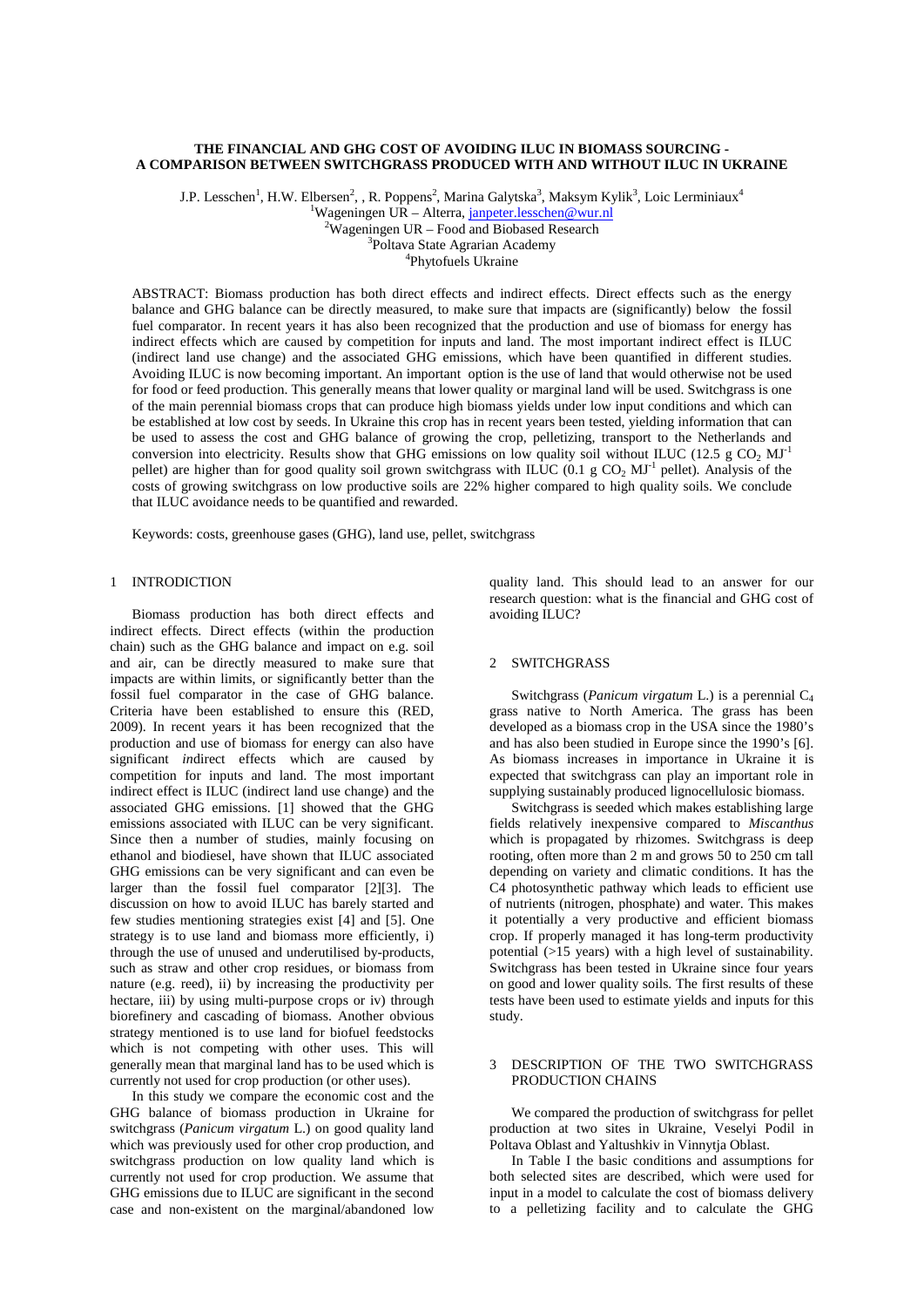emissions for the pellets when delivered for electricity production.

We assumed that switchgrass was produced in the vicinity of a pelleting plant with a production capacity of 40,000 tons of pellets per year. At the high productive site (Veselyi Podil) we assumed a final yield of 12 tons DM per ha after 4 years and in the lower productive site (Yaltushkiv) the final yield was assumed 7 tons DM per ha after 4 years. This was based on harvesting in winter when most nutrients have been translocated belowground and K, Na and Cl have been largely leached out. This improves biomass quality for thermal conversion.

**Table I.** Comparison of high and low productive switchgrass sites in Ukraine

|                                          | <b>High productive</b><br>Veselvi Podil | Lower productive<br>Yaltushkiv |  |  |
|------------------------------------------|-----------------------------------------|--------------------------------|--|--|
| Climate                                  | Cool dry                                | Cool dry                       |  |  |
| Topography                               | Flat                                    | Rolling                        |  |  |
| Land degradation                         | Few saline soils                        | Acid soils                     |  |  |
| Soil type                                | Chernozems                              | Phaeozems                      |  |  |
| stock (ton $C/ha$ )<br>SOC<br><b>REF</b> | 117 ton C/ha                            | 86 ton C/ha                    |  |  |
| Unused / abandoned land                  | $-2\%$                                  | $-25%$                         |  |  |
| Switchgrass yield                        | 12 ton/ha                               | 7 ton/ha                       |  |  |
| Avg. distance to pelletizer              | $7.1 \text{ km}$                        | $13.2 \text{ km}$              |  |  |

We assumed the production would meet sustainability requirements such as defined in the RED and NTA8080 standards [7]. This meant, among other, that equilibrium fertilization was applied meaning that fertilization was equal to nutrient removal. We assumed a 15 year plantation life and that final maximum yield was reached after 4 years. For the high productive site (Veselyi Podil) we assumed that all the fields were close to the pellet plant leading to an average field to pellet plant transport distance of 7.1 km. For the low productive site we assumed that 25% of the (marginal land) area surrounding the pellet plant is used for switchgrass production, leading to a longer average transportation distance of 13.2 km.

#### 4 COST AND GHG CALCULATIONS

Input and yield levels were estimated based on [6] and the switchgrass manual for Ukraine [7]. For calculation of the GHG emissions and the cost of switchgrass delivery we used local data generated in the project and data from [6]. Land rents were assumed  $\epsilon 20$ and €40 per ha per year, for low and for high quality land respectively. Interest rates were not taken into account.

The GHG balance was calculated according to the RED 2009/28/EC formula:

$$
\mathbf{E} = \mathbf{e}_{ec} + \mathbf{e}_l + \mathbf{e}_p + \mathbf{e}_{td} + \mathbf{e}_u - \mathbf{e}_{sca} - \mathbf{e}_{ccs} - \mathbf{e}_{ccr} - \mathbf{e}_{ee}
$$

- E total emissions from the use of the fuel;
- e<sub>ec</sub> emissions from the extraction or cultivation of raw materials;
- $e_1$  annualised emissions from carbon stock changes from land use change;
- ep emissions from processing;
- $e_{\rm td}$  emissions from transport and distribution;
- $e<sub>u</sub>$  emissions from the fuel in use;
- $e_{sca}$  emission saving from soil carbon accumulation via improved agricultural management;
- e<sub>ccs</sub> emission saving from carbon capture and geological storage;
- e<sub>ccr</sub> emission saving from carbon capture and replacement
- eee emission saving from excess electricity from cogeneration

Relevant emissions for this study are the emissions from cultivation, emissions from carbon stock changes from land use change (conversion of abandoned land to switchgrass), emissions from processing and transport and distribution and emission savings from soil carbon accumulation via improved agricultural management (i.e. cultivation of perennial switchgrass instead of rotational arable crops). Activity data were obtained from the local switchgrass experiments and Emissions factors were based on the BioGrace standard values [8].

Calculation of soil organic carbon (SOC) stock changes was performed according to IPCC 2006 guidelines [9]:

$$
SOC = SOC_{REF} * F_{LU} * F_{MG} * F_I
$$

 $SOC<sub>REF</sub>$  reference carbon content of the soil (ton C ha<sup>-1</sup>)

- 
- $F_{LU}$  stock change factor for land use<br> $F_{MG}$  stock change factor for manager  $F_{MG}$  stock change factor for management<br> $F_{I}$  stock change factor for input crop pro
- stock change factor for input crop production

Switchgrass as perennial crop and its deep rooting system can sequester significant amounts of carbon in the soil. Table II shows that SOC on the high quality soil can increase from 93 ton C ha<sup>-1</sup> under arable land to 119 ton  $C$  ha<sup>-1</sup> under switchgrass. On the lower quality soil, the increase is lower, from 80 ton C  $ha^{-1}$  under abandoned land to 88 ton  $C$  ha<sup>-1</sup> under switchgrass. IPCC assumes a 20 year period to reach a new equilibrium in soil carbon stocks, which is also the period we used to convert to annual  $CO<sub>2</sub>$  emissions.

**Table II.** Calculation of soil organic carbon stocks for arable land, switchgrass and abandoned land

|                     | $F_{\rm LU}$ | $F_{MG}$ | $F_{I}$ | High quality<br>soil  |     | Lower quality<br>soil |    |
|---------------------|--------------|----------|---------|-----------------------|-----|-----------------------|----|
|                     |              |          |         | SOCREE SOC SOCREE SOC |     |                       |    |
| Arable land         | 0.80         | 1.00     | 1.00    | 117                   | 93  |                       |    |
| Switchgrass         | 1.00         | 1.02     | 1.00    | 117                   | 119 | 86                    | 88 |
| Abandoned land 0.93 |              | 1.00     | 1.00    |                       |     | 86                    | 80 |

# 5 RESULTS

The cost of switchgrass delivery to the pellet plant was estimated at €52 per ton pellet under low productive conditions (without ILUC) and  $\bigoplus$  2 per ton pellet under high productive (with ILUC) conditions (Figure 1). This implies that the economic cost of biomass without ILUC is 22% higher. The difference in cost was mainly due to higher cost of field operations per ton switchgrass of €6.81 for the low productive conditions versus €3.97 for the high productive conditions. Also the transport cost was 44% higher for the chain based on low productive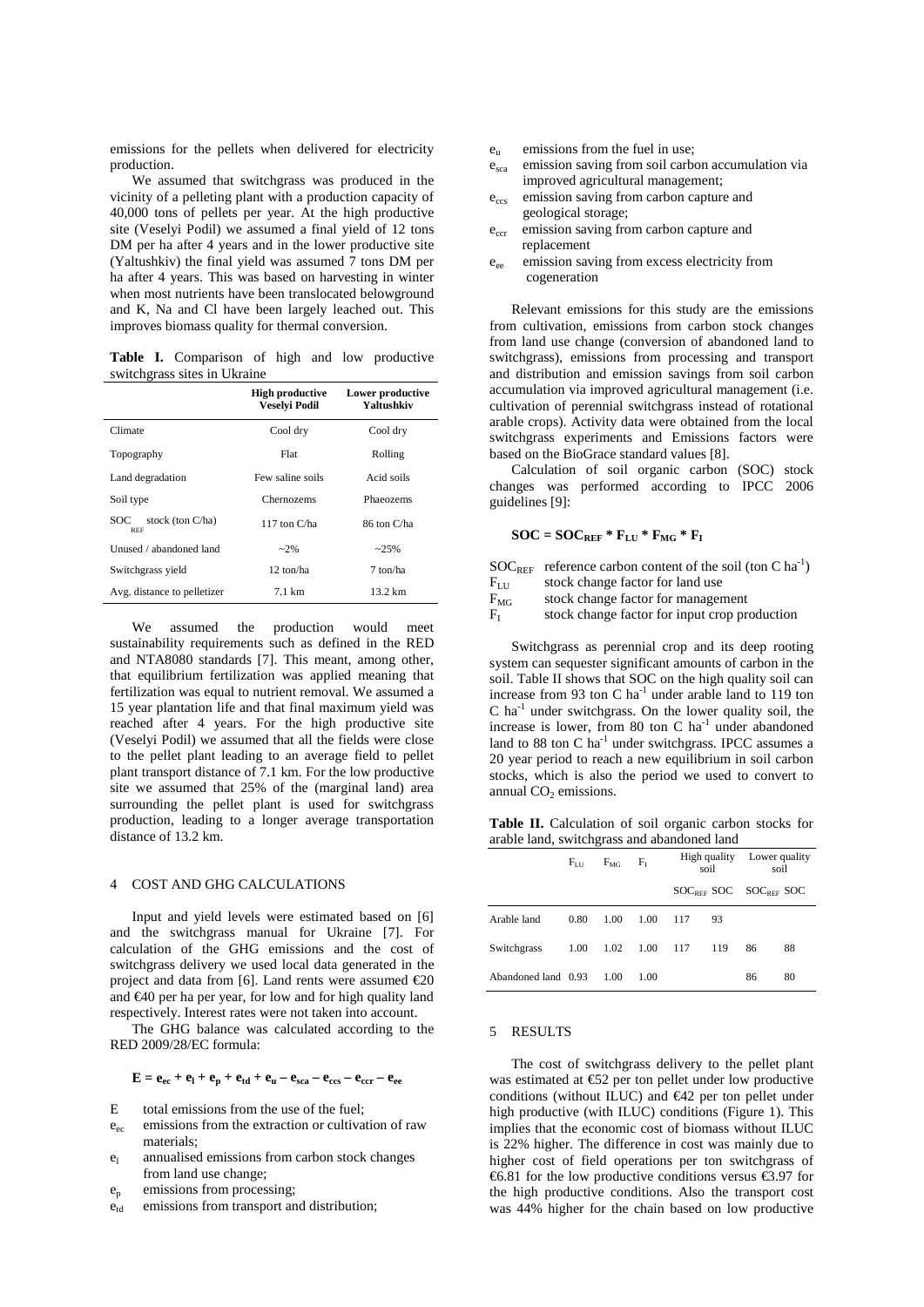abandoned land. The cost for pelletisation for both chains is estimated at €33 per ton pellet and €48 for transport to a co-firing power plant in The Netherlands. The overall delivery cost is  $\epsilon$  133 per ton pellets for the ILUC free pellet chain based on marginal land, versus €123 per ton pellet for the chain based on good land (with ILUC). These cost are comparable to current wood pellet prices. Overall, the cost of avoiding ILUC in this case is  $\infty$  per ton of pellet or €0.59 per MJ pellet.



Figure 1. Delivery cost of switchgrass under low productive conditions without ILUC and under high productive conditions (with ILUC)

The GHG emission for pellet production, including cultivation, pelletising and delivery to a co-firing power plant in the Netherlands was 12.5 g  $CO_2$ -eq MJ<sup>-1</sup> pellet for the low productive production chain without ILUC and 0.1 g  $CO_2$ -eq MJ<sup>-1</sup> for the high productive condition with ILUC (Figure 2). This did not include the (unknown) GHG emission due to ILUC. The emissions of crop production, pelletisation and logistics were partially mitigated by soil C sequestration for the low productive conditions and completely mitigated under high productive conditions.

The GHG emission from the fossil fuel comparator for solid biomass for electricity production is 198 g  $CO<sub>2</sub>$ eq/MJ electricity is used [10]. Assuming a 44% conversion efficiency for electricity generation, the switchgrass pellets have a GHG balance that is between 86% and 99 % better than its fossil fuel equivalent.



**Figure 2.** GHG emissions per MJ of pellet produced in Ukraine, including pelletisation and delivery to a coal plant in the Netherlands for high and low productive (with ILUC) conditions

## 6 DISCUSSION AND CONCLUSION

The increased cost of avoiding ILUC is estimated at 22% for the production of switchgrass or  $\Theta$ .59 per MJ pellet. In absolute terms, this cost difference is rather small, because establishment cost for switchgrass is low (€300/ha). For a crop with higher establishment cost, such as Miscanthus ( $>$   $\epsilon$ 2000 ha<sup>-1</sup> establishment cost), both the relative and absolute cost of avoiding ILUC will be higher. The same holds for rotational crops, since the yield decline on marginal soils will be higher.

The GHG cost of avoiding ILUC will be case and location specific as soil carbon stock changes have a large effect on the GHG balance. Overall, the analysis shows that switchgrass pellets have a GHG balance that is between 86% and 99% better than its fossil fuel equivalent, mainly due to soil carbon sequestration by switchgrass. The GHG cost of avoiding ILUC is in this case 12.5 g  $CO_2$ -eq MJ<sup>-1</sup> pellet delivered to a co-firing plant. Per MJ of electricity this would be approximately 28.4 g CO<sub>2</sub>-eq  $MJ<sup>-1</sup>$  electricity.

Under the RED (2009/28/EC) if soil is classified as 'degraded land' a bonus of 29 g  $CO_2$ -eq MJ<sup>-1</sup> biofuel might be subtracted for 10 years. This bonus is no incentive for switchgrass, as GHG balance is already very positive, but costs on degraded soil (with no ILUC) will be higher.

To conclude we demonstrated that avoiding ILUC increases GHG emissions, but the overall GHG balance is still very positive for switchgrass. Our results also support the view that increasing the GHG balance improvement compared to fossil fuel sec is not a good option for mitigating the GHG emissions associated with ILUC.

Economic cost of avoiding ILUC is at least 20% higher, for other crops it will be higher, as establishment cost and yield depression are larger. Demanding a higher GHG balance without financial compensation will lead to not using low productive land, which reduces the totally available land for biomass production.

# 7 REFERENCES

- [1] Searchinger, T., Heimlich, R., Houghton, R., Dong F., Elobeid, A., Fabiosa, J. F., Tokgoz, S., Hayes, D. J. and T. Yu. 2008. Factoring Greenhouse Gas Emissions from Land Use Change into Biofuel Calculations. Science (February 29, 2008): pp1238- 1240.
- [2] Edwards, R., Mulligan, D. and Marelli, L. 2010. Indirect Land Use Change from Increased Biofuels Demand: Comparison of Models and Results for Marginal Biofuels Production from Different Feedstocks. Joint Research Center - European Commission.
- [3] Laborde, D. 2011. Assessing the Land Use Change Consequences of European Biofuel Policies. IFPRI. Washington.
- [4] Fritsche, U.R. 2010. Sustainability Standards for internationally traded Biomass. The "iLUC Factor" as a Means to Hedge Risks of GHG Emissions from Indirect Land Use Change - Working Paper -. Darmstadt, July 2010.